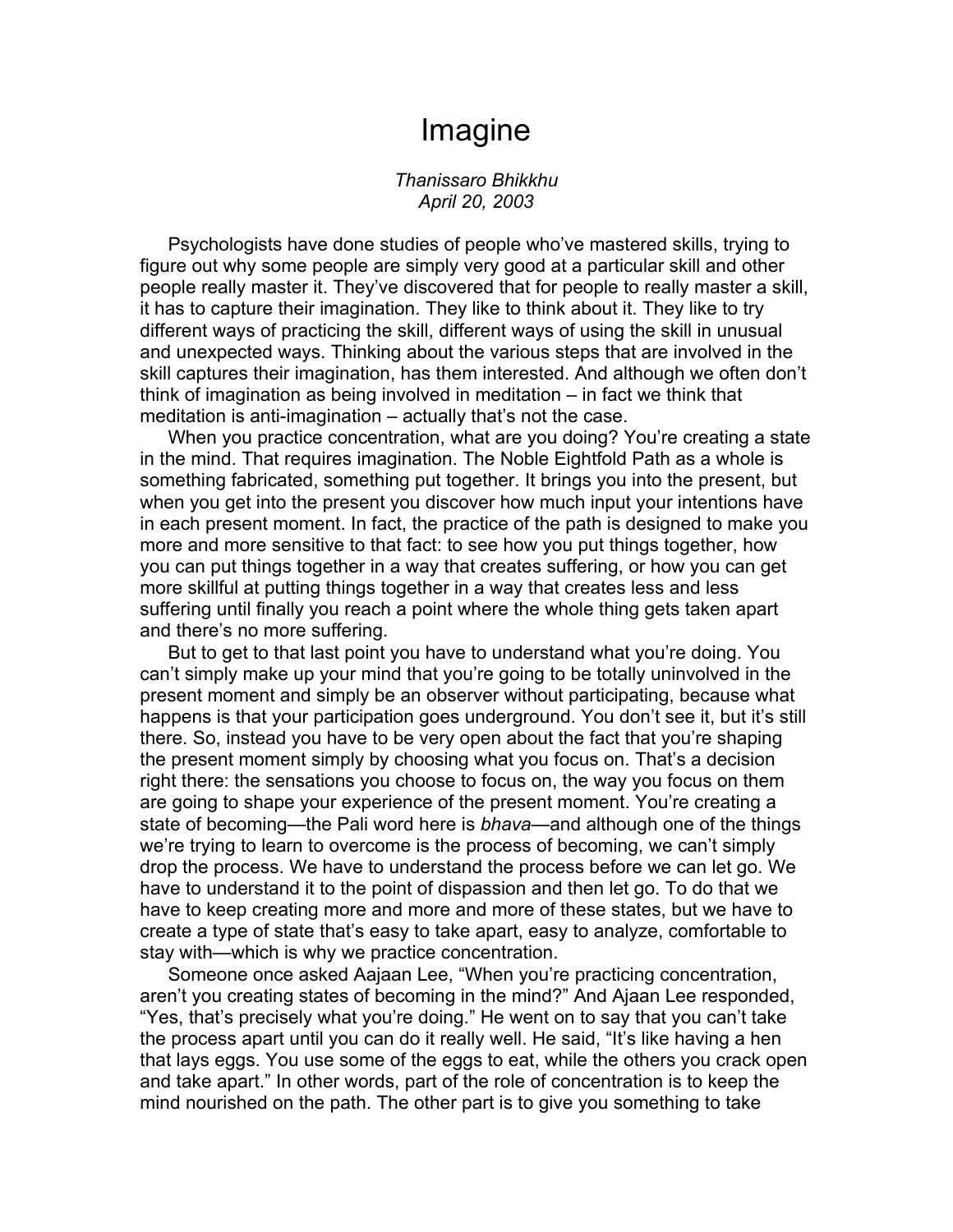apart, while at the same time putting the mind in a position where it can take these present states apart.

So when you're conscious of that fact, look at the way you put the present moment together. You have choices you know: different things you can focus on, different ways you can focus on them. If you focus on the breath, you discover that there are many different ways of conceiving the breath: your way of labeling the breath sensations, the way you decide when an in-breath is long enough, when it's too long, when it's too short. A lot of these decisions get put on automatic pilot, but as you're meditating you have a chance to examine them. You can look at them carefully and adjust them to see if there are more skillful ways of deciding how long a good long breath is, what signs indicate that the breath is just long enough. The same holds true with the in-breaths, out-breaths, the depth, the rhythm, the texture of the breath.

There's a lot to play with here, and the word 'play' is important because you've got to enjoy the process. Otherwise there's no enthusiasm for the meditation; you simply go through the motions because it's time to meditate. And when there's no enthusiasm, no joy in the process, you have a hard time sticking with it. The mind is going to lose interest, get bored and try to find something else to think about, something else to fill up the hour. What you end up doing is filling up the hour with filler—straw, shredded paper, and styrofoam peanuts—things that are not nearly as helpful as learning about the breath. The reason we're here is to see how the mind is creating unnecessary suffering for itself and to learn how to stop doing it.

One helpful way of understanding the process is to look at the ways psychologists have analyzed imagination. They've looked at the process of imagination and discovered that it involves four skills. The first is being able to generate an image in the mind, simply giving rise to an image of one kind or another. The second is to maintain the image. And once you can maintain it then that gives you the opportunity to inspect, to look at it in its details, to explore some of its ramifications. And then the fourth ability is to alter the image, make changes, and then you can inspect it again to see what happens as you alter it. And although the psychologists who discovered these four steps were concerned primarily with mental pictures in the mind, you'll discover that any kind of creative work—writing, creating a tune, whatever—involves these same four steps.

When you compare the four steps to concentration, you find that they apply here as well. The first step is just to give rise to a nice pleasant state right here in the present moment. Can you do that? How do you give rise to it? What do you have to do? You can adjust the breath. You can adjust your focus. Breathe in such a way that gives rise to a pleasant feeling in at least one part of the body. Then the next step, once you've learned how to generate that state, is to maintain it, keep it going. And you'll discover that it requires mindfulness, alertness, steadiness to do that.

Sometimes you find it's like surfing: the wave changes beneath you, but you learn to keep your balance. In other words, the needs of the body will change, but you can keep that pleasant sensation going in spite of those changes. When you first sit down the body may need a fairly heavy rate of breathing in order to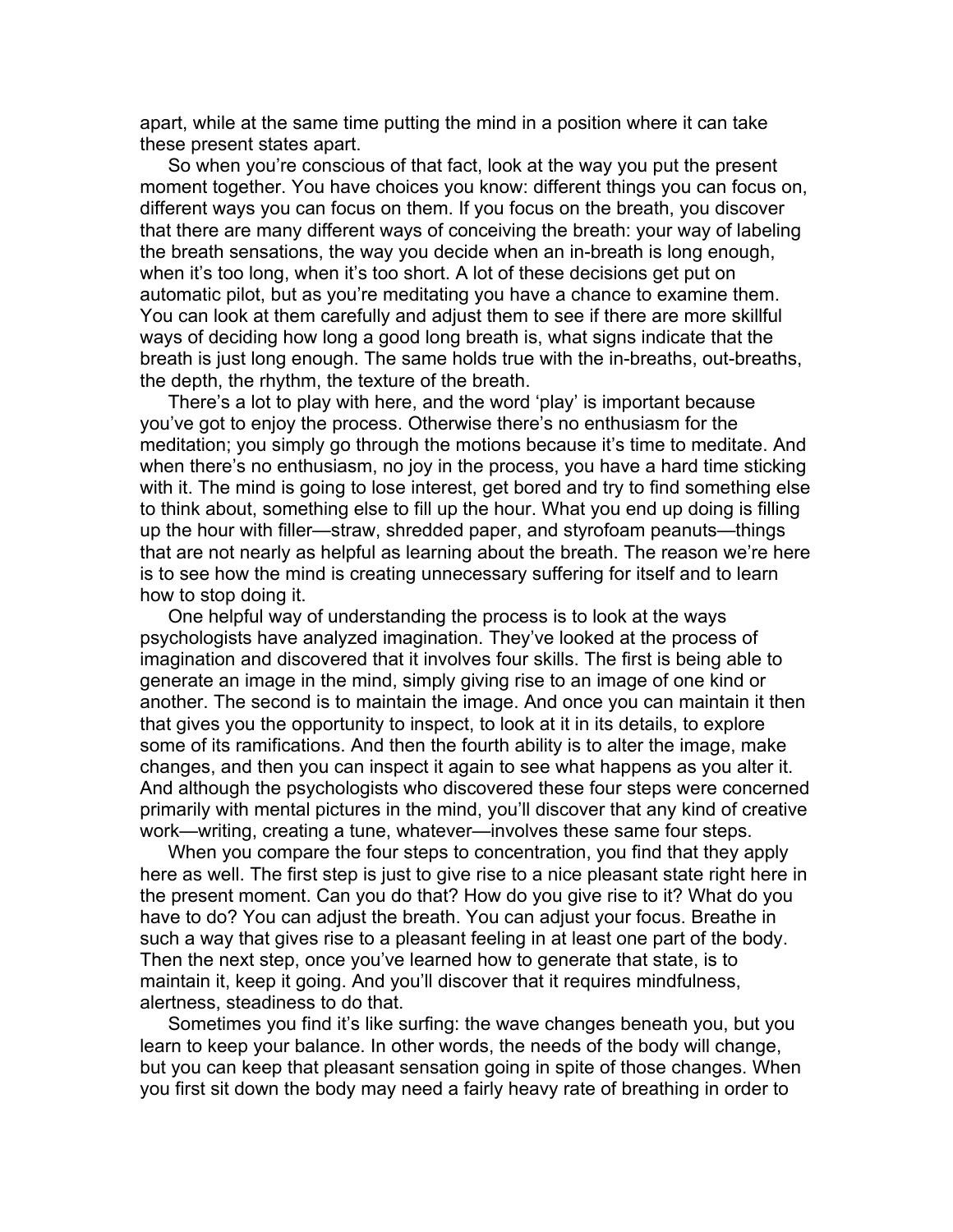feel comfortable, but then as it feels more comfortable, the breath it needs will change. And so you have to learn how to ride that change in the wave. Adjust the rate of breathing so that it's just right for the body right now, right now, right now. This makes you more and more sensitive to the fact that the body's needs change, but you can learn how to maintain a particular balance as you get more and more sensitive in responding to those needs, in giving the body the kind of breathing it wants. Of course, the body's not going to sit there saying, "I want this. I want that," but you get more and more sensitive to the signs, the sensations that tell you that certain parts of the body are starved of breath energy, and you can consciously breathe into them.

The third step is inspection. You look at the state you have in the body: Are there places where it's still uncomfortable, places where it still feels tense, where it feels tight? Well, you can change it. That's the fourth step. The third and fourth steps play off each other in this way: Once you change things, then you inspect them again to see if the change has made any improvement or if it's made things worse. If it's made things worse, you can try another change. Keep inspecting, keep adjusting. In Pali this is called *vicara,* "evaluation." And as things get more and more comfortable, you find that this range of comfort you've been able to create for yourself begins to expand. So you can breathe in with a sense that the breath energy in the body is connected in all its parts. You breathe out and it feels connected, and your awareness is filling the body, saturating the body.

After a while you get to a point where you really can't improve the breath any further. It's just right as it is. So at that point you find you don't have to make so many adjustments, so many changes. You can just be with the breathing. From this point on it's more a question of how the mind relates to the breath, whether it feels that it's separate from the breath and watching it, or whether it's more immersed in the breathing. As it gets more immersed in the breathing, the rate of breathing is going to change, not so much because you made up your mind to change it, but simply because you've changed your relationship to the breath.

As you get more fully immersed in the body and breath, you develop a sturdy feeling of unification and ease. The breathing will grow more subtle to the point where it finally stops, not because you've forced it to stop but because the mind has slowed down enough to the point where it needs less and less and less oxygen. The oxygen exchange at the skin is enough to keep the body going so that it doesn't have to keep pumping in, pumping out. Ajaan Lee compares this state to an ice cube with vapor coming off of it: The body feels very still, but around the edges there's a kind of vapor that you feel with the in-and-out breathing. Then after a while even that stops and everything is perfectly still.

All of this comes from creating that spot in the body where it feels good to stay focused. Then learning how to maintain it. Then inspecting it to see where you can expand it, where you can make it more stable. And then adjusting it in various ways: using your imagination to think at least of the possibility that the breath could be more comfortable, the breath could saturate the body. You could think of all the cells of the body being bathed in the breath—whatever way you have of conceiving the breath that makes it more and more comfortable, a better and better place to stay.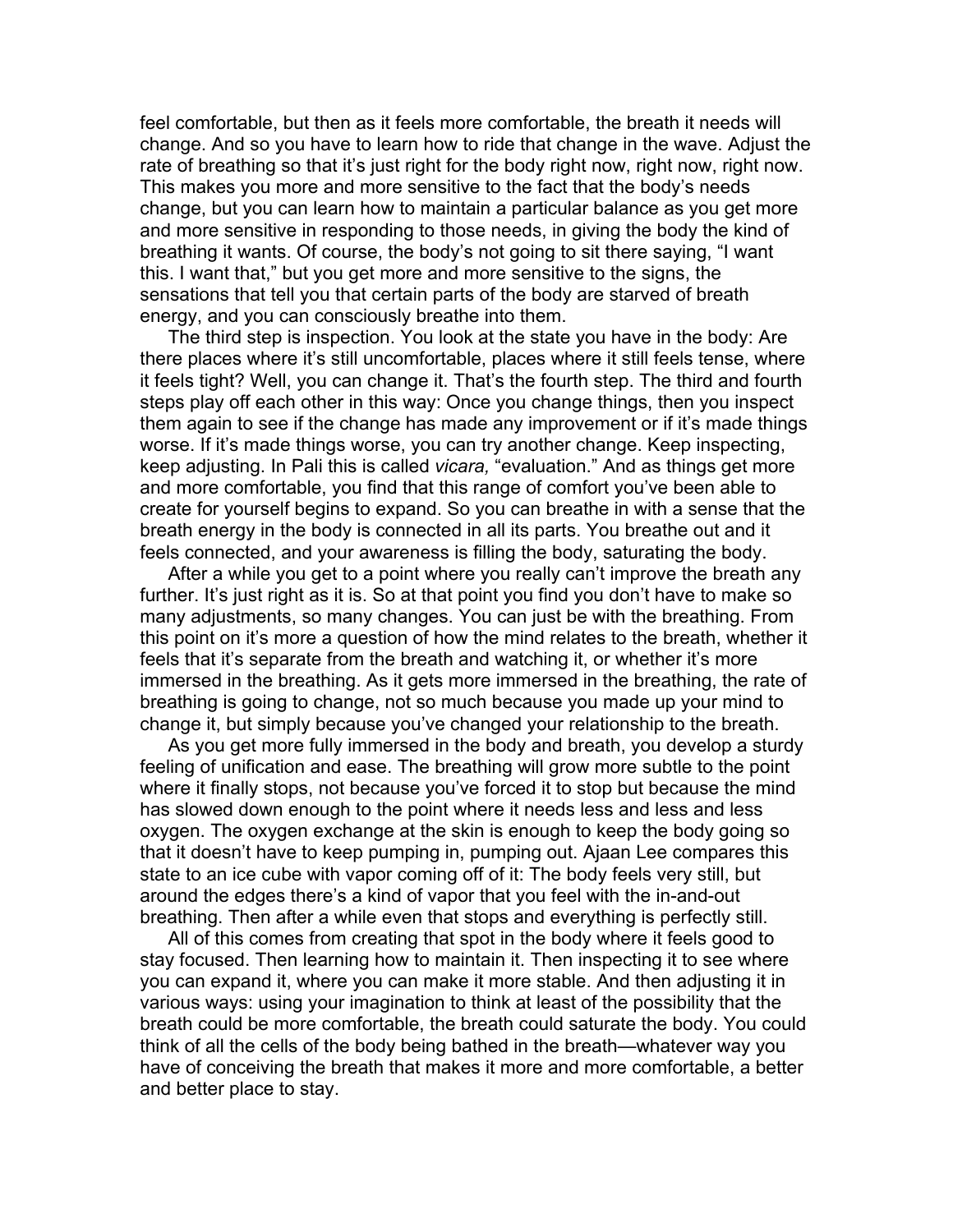In this way the four stages of imagination apply to what you're doing right here, even though you're not trying to create a mental picture. Sometimes there *will* be mental pictures behind it, but you're more concerned with the actual sensation of the breath as you feel it coming in, as you feel it going out, and as you play with it, as you create a sense of very intense well-being right here. Even though it's something created, something fabricated, it's a good thing to create. As the Buddha said, right concentration is the heart of the path. The other factors are its requisites. And for discernment to do its work of insight in the present moment, you have to create a good solid basis through concentration.

So because it's a created state, you have to be creative about it, imaginative about it. And you find that the more your imagination opens up to the possibilities that are present, the more possibilities your imagination opens up. As long as you're frank about the process, that you're creating this state, you don't have to worry about getting attached to it, because deep down inside you know it's something you've created, and eventually you'll have to take it apart. But in the mean time, learn how to do it well. The more solid the concentration, the more you want to stay here. The more you stay here, the more familiar you get with the territory. And it's through that familiarity that the practice of concentration turns into the practice of insight, the kind of insight that can liberate you. Without this stability, your insights are simply ideas you've heard from dharma talks, read in books, notions you've picked up from outside, and they don't seep deep into the mind because the mind hasn't softened up the territory here in the present moment. Only through the practice of concentration can the hardness in the present moment begin to soften up and give the insights a chance to seep deeper and deeper.

So when you have this kind of understanding about what you're doing, you find it a lot easier to go about it. And you begin to realize it's not a mechanical process, it's a creative process. That way it can capture your imagination. When it captures your imagination, you get more interested in what you can do with the breath, not just when you're sitting here with your eyes closed, but any time of the day. How you deal with the breath, how you get centered in the breath can help you deal with anger. It makes you more sensitive to what anger does to the body, and you can breathe through the anger so that it doesn't feel like it's taken over.

When there's fear, you can try using the breath to deal with fear. Get in touch with the physical side of the fear – breathe right through it. Notice how the breath can help deal with illness, how it can help deal with pain. There's a lot to explore here. And as the possibilities of the breath capture your imagination, you find that this skill is useful, not only when you're trying to sit with your eyes closed, but also wherever the present may be, wherever you may be in the present. Whatever context, whatever situation you're in, you find that the breath has something to offer if you explore it. And to explore it, you have to get a sense that it can capture your imagination. It gives you that kind of challenge, a sense of reward when you've explored something and discovered that you've learned something new, a valuable skill. This is how meditation can start permeating your whole life. When it permeates your whole life, when you're more and more